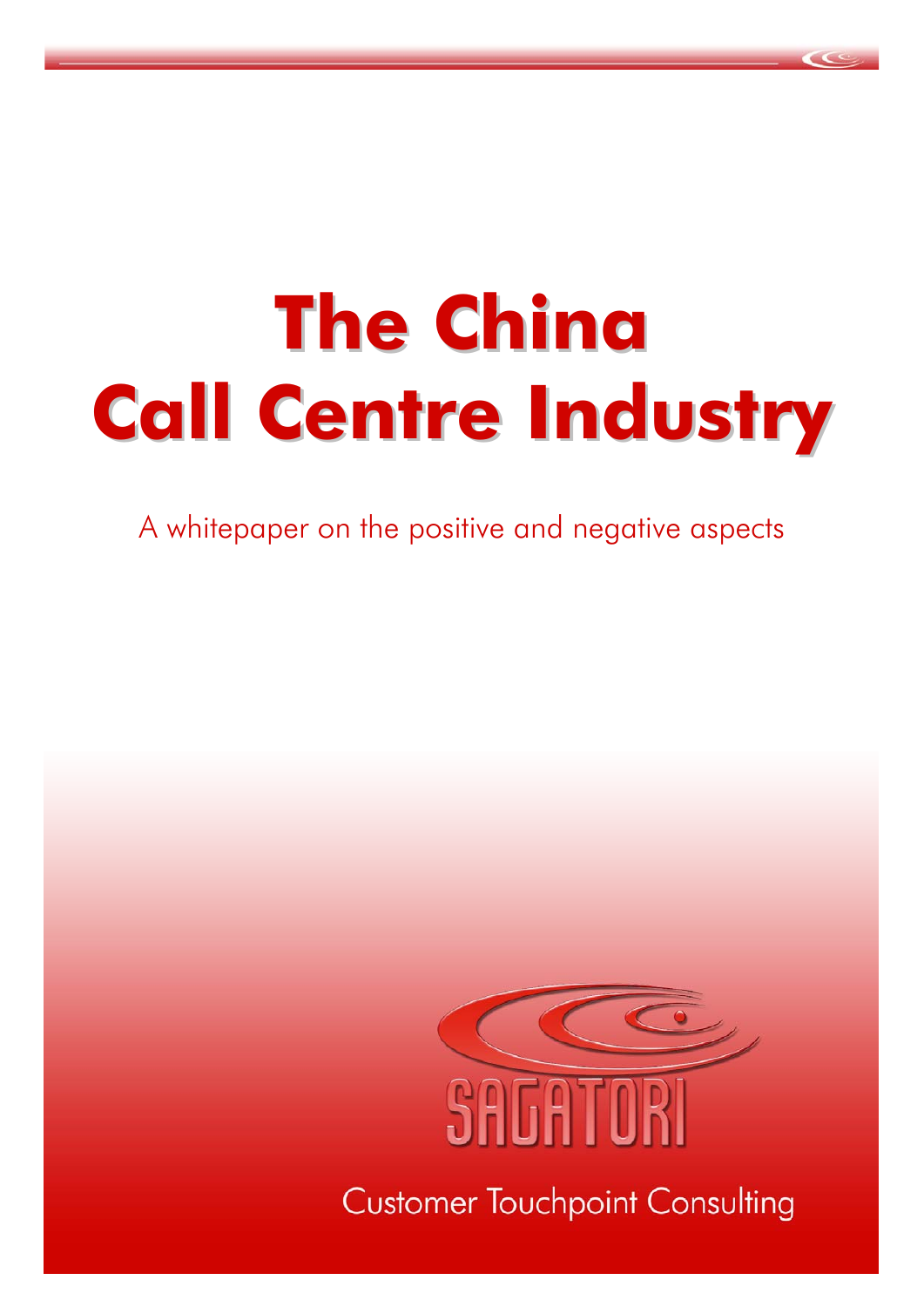## **The China Call Centre Industry**

A Whitepaper on the positive and negative aspects



Drafted by: Simon Kriss CEO & President

Dated: Tuesday, 22<sup>nd</sup> February 2005

Copyright © 2005 by Sagatori.

All Rights Reserved.

No part of this document may be reproduced, transmitted, transcribed, stored in a retrieval system or translated into any language in any form by any means without the expressed written permission of Sagatori.

While every precaution has been taken in the preparation of this document, Sagatori assumes no responsibility for errors, omissions or for damages resulting from the use of the information herein.

Products or corporate names may be trademarks or registered trademarks of other companies and are used only for explanation and to the reader's benefit, without intent to infringe.

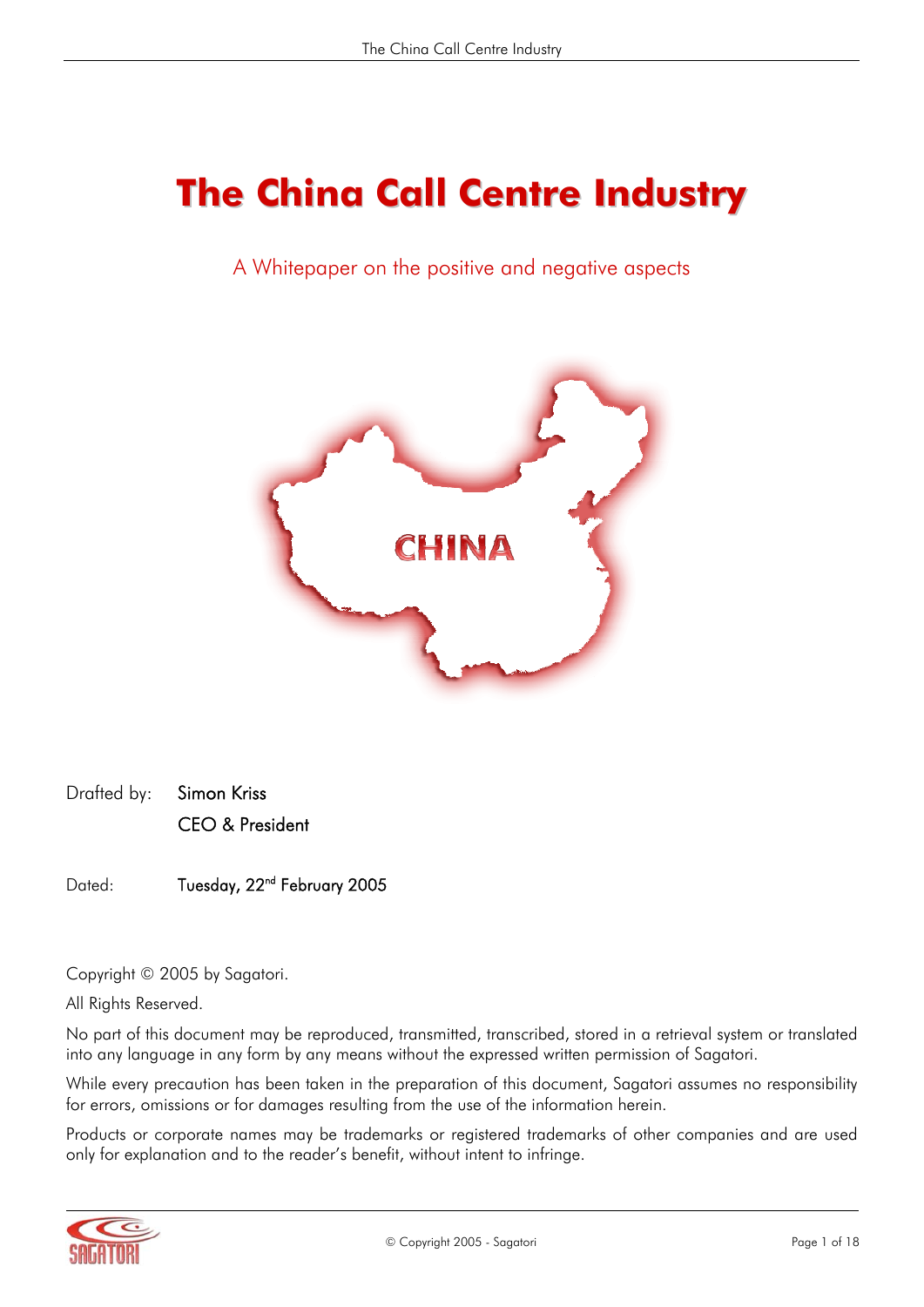## **1 Document detail**

#### *1.1 Purpose*

The purpose of this whitepaper is to discuss the call centre industry in China with respect to both the projected growth opportunities and the issues associated with that growth. This whitepaper is intended to act as a general information source for those either considering locating a call centre in China or for those considering supplying their goods and services to the China call centre market.

This whitepaper is by no means exhaustive and seeks act as a guide only.

#### *1.2 Level of granularity*

This report aims to be as succinct as possible and provide a brief overview of the subject. It is anticipated that the target audience will have a working knowledge of the general global call centre industry without need for further explanation.

#### *1.3 References*

The following references documents were used in the preparation of this whitepaper.

- 2003 Asian Call Centre Industry Benchmark Study ACA Research
- China CRM Solution Guide 2003 GreaterChina CRM
- China CRM Solution Guide 2004 GreaterChina CRM
- Asian Wall Street Journal
- Sunday Morning Post (Hong Kong)

#### *1.4 Statement of impartiality*

Sagatori hereby warrants that it holds no financial interest in the ownership or operation of any Telephony, Interaction Management or Campaign software / hardware providers. This warrant extends to having no financial arrangements linked to sales of any such solutions or systems.

#### *1.5 Document control*

| Version     | Date      | Comment                   | Editor      |
|-------------|-----------|---------------------------|-------------|
| Version 1.0 | 31 Jan 05 | Initial Draft             | Simon Kriss |
| Version 2.0 | 14 Feb 05 | Updates and minor changes | Various     |
| Version 3.0 | 22 Feb 05 | <b>Final Review</b>       | Simon Kriss |

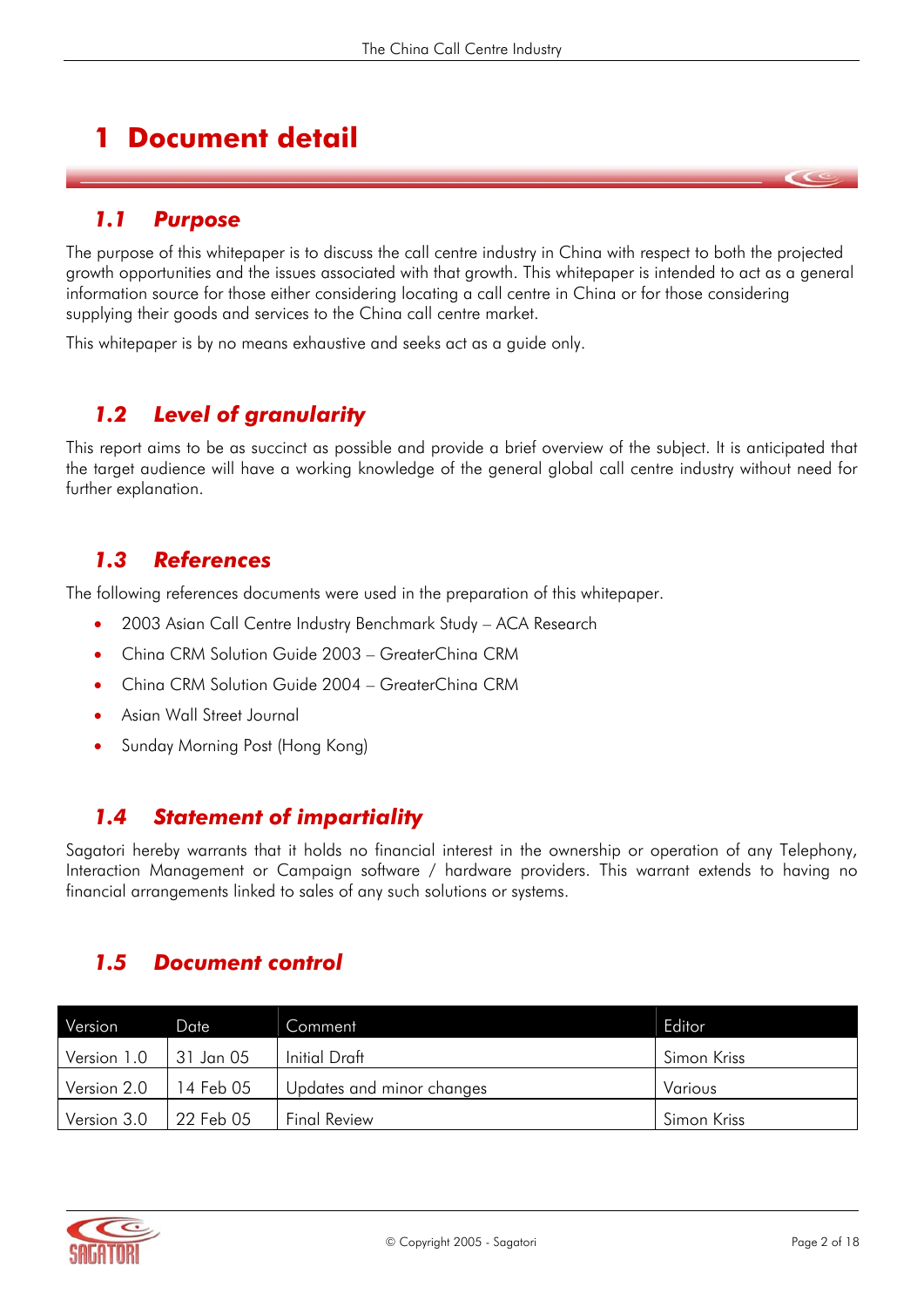## **2 Introduction**

#### *2.1 Pre-amble*

The mention of China instantly invokes imagery of old world charm and exotic foods with mystical herbs and fireworks lit night skies in most people. However the new China is more likely to be visualised as a leading business hub built on one of the largest consumer marketplaces in the world.

Call centres do not normally spring to mind when China is mentioned (compared to the recent change in view on countries such as India).

There has been so much talk of late about the "Sleeping Dragon Awakening" but what does this really mean to our industry? Will the awakening be a blessing? A curse? Is there really opportunity for call centres in China or has the proverbial ship already left the port?

The basis of this whitepaper is to discuss, in general terms, some of the factors driving the enormous growth prospects for the China call centre industry, and also some of the rapidly approaching problems with this unprecedented growth.

#### *2.2 The China call centre market*

As you will discover later in this whitepaper, the China call centre industry is set to, at a minimum, double on size over the next three to five years. The need for some 150,000 to 300,000 new call centre seats will see a dramatic change in the landscape of an industry already bursting at the seams.

Domestic demand will be the mainstay or core of the China call centre industry, accounting for an estimated 95% of all call centre seats. Other markets which will be serviced will include Hong Kong/Macau and, to a lesser degree, Taiwan. The Japanese market will also be serviced from the Dalian region where a high number of Japanese nationals reside (post-war carry through).

#### *2.3 China versus India/Philippines*

The China call centre market will be very different to the highly publicised India and Philippines phenomenon, but no less powerful. In India and the Philippines the outsourcers form a large portion of the industry and are very vocal in attracting off-shore (mostly English language driven) work.

Although there is a core of the call centre industry involved with servicing domestic demand in these countries, several outsource providers have (I believe) driven much media hype around the number of companies who are, in reality, going offshore.

China will not follow this trail for the main, and while some small pockets of this offshore style of activity will occur the largest portion of China call centres will predominately be servicing domestic demand for the Greater China area. The primary offshore work will be Hong Kong based companies looking for a lower cost profile in southern China (in particular Shenzhen, Guangzhou, Foshan, etc). This will produce a similar model to Malaysia (this is a view of them currently – because Malaysia is about to change dramatically too) where several Singaporean companies have pushed their call centre over the boarder (to Johor Bahru) to drive out cost.

This domestic focus will mean that the call centre industry in China will not be as 'fickle' and price orientated as India and the Philippines. Right now some outsourced centres in India and the Philippines are experiencing problems with offshore clients paying bills on time, and in some cases at all. This will not be the case in China as domestic law will apply making clients readily liable for debt.

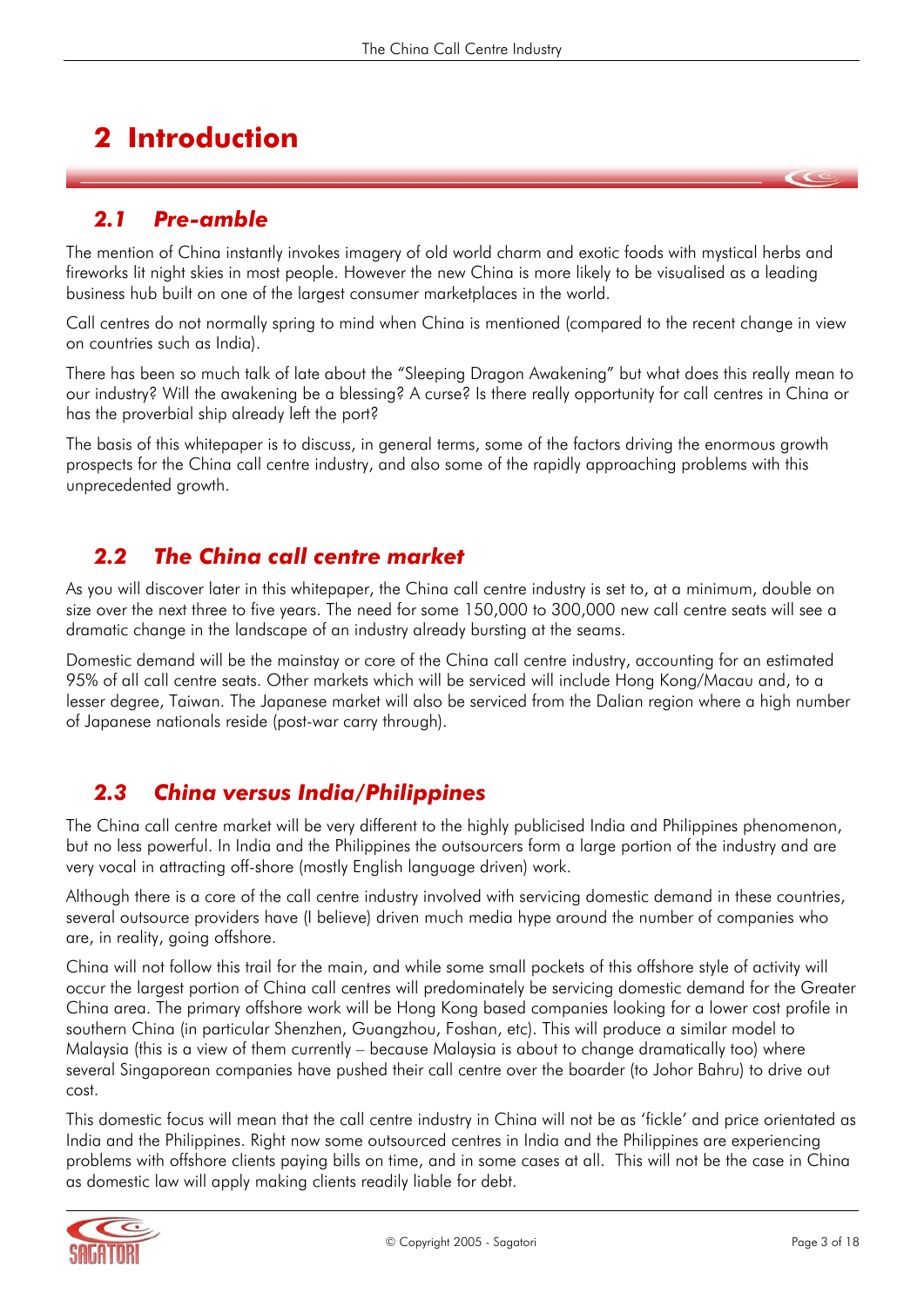## **3 The case for growth**

#### *3.1 The anecdotal evidence*

From an anecdotal stand point, I am personally witnessing the number of in-house call centres in China expanding rapidly right now. Although the China industry is far from 'boiling over' it is certainly stirring and gaining momentum. By way of example, a large multi-national (who has several call centres across the region) has a small 50 seat China centre now, has business plans to expand that to 2000 seats across the next 48 months! A near impossible task, even in more mature markets such as Australia or the USA.

Other anecdotal evidence includes the number of call centre conferences and symposiums that are springing up right across China. I personally am involved in 4 different conferences (in Greater China alone) within the first quarter of 2005.

#### *3.2 The WTO agreement*

The signing of the World Trade Organisation (WTO) agreement has forced, and continues to force, the opening and deregulation of key driving markets.

In particular, the partial deregulation of the telco market has seen massive mobile phone market growth. The growth is so strong that China Telecom (the dominant provider) reported a staggering 38.2 million new subscribers in the year 2004 alone. This brings their total subscriber base to 204 million<sup>1</sup>. China Telecom, whilst the largest of the providers is only one of the many networks to choose.

Mobile phones have created a potentially untapped new telemarketing database (with the absence of antitelemarketing law) of over 200 million contacts which continues to expand at a rate in excess of 3 million customers per month.

The mobile market is not the only growth in telephony. The China Asset Information Department has estimated that at the end of 2003 there were more than 255 million households with fixed line telephones.

The WTO agreement is not only effecting the telco industry. The finance industry (particularly Insurance) is also feeling the effects. The Chinese Government has allowed foreign insurers to operate anywhere in the country and foreign insurance brokers can now own a controlling interest (maximum 51%) in joint ventures. An enormous population with virtually no insurance coverage provides a very large motivator!

#### *3.3 The Beijing Olympics*

Another obvious driving factor is the Beijing 2008 Olympic Games. It does not take an Oxford scholar to realise the incredible impact that these games will have on the economy at large and in particular on certain industry segments, especially transport and tourism/hospitality based businesses.

The Olympics alone will cause a frenzy of call centres to handle items such as: Ticketing; Stake holder management; Athlete management; Transport; General security; Accommodation and more.

The Beijing Olympics will also have a 'follow on' effect to the larger call centre market. With more people employed around Olympic related activities the need for banking, retail, homewares, etc will continue to escalate exponentially. The impact to telcos alone will be nothing short of frightening.

<sup>&</sup>lt;sup>1</sup> Quoted by the Asian Wall Street Journal in January 2005

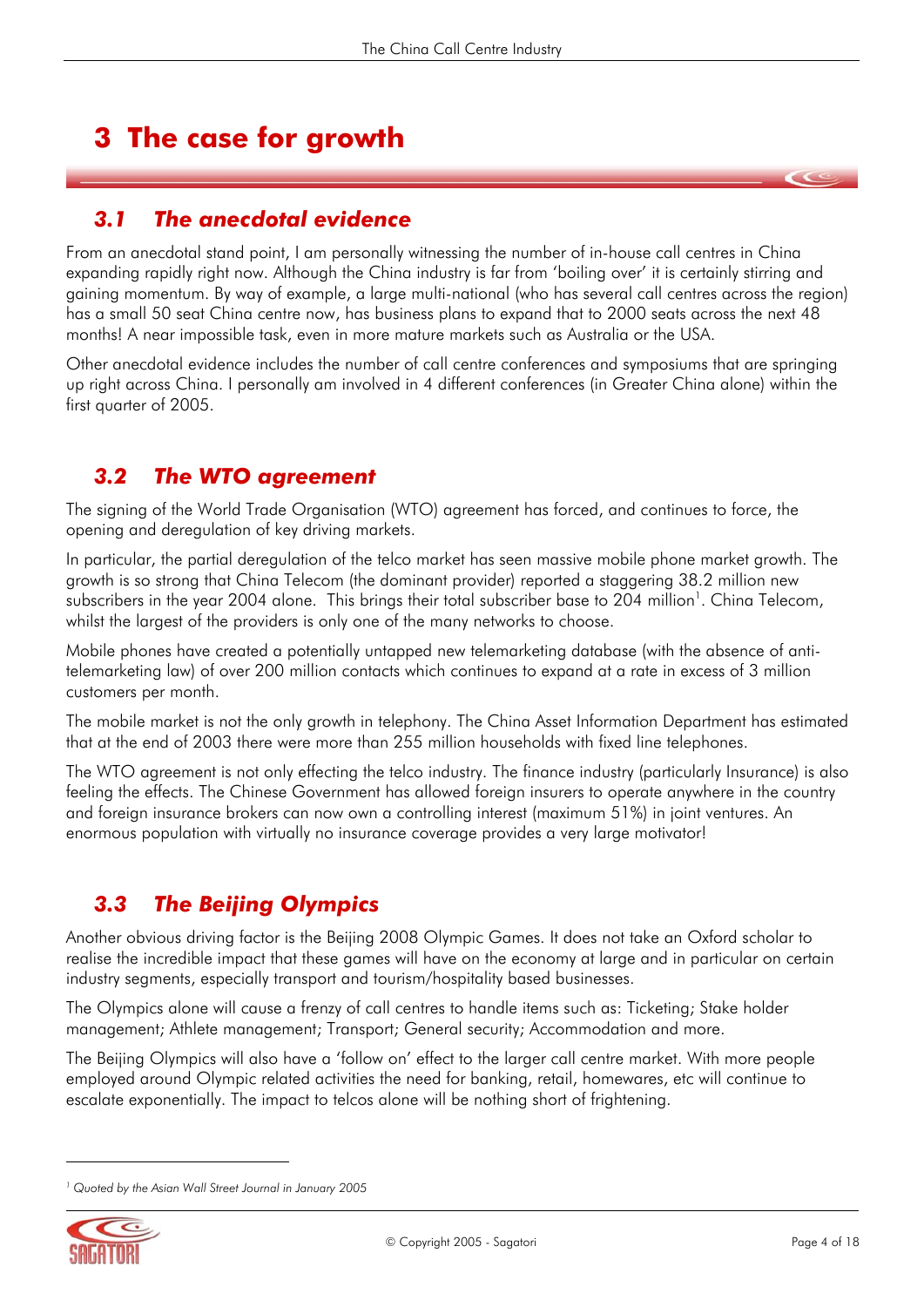#### *3.4 A country on the move*

China is experiencing monumental change at its deepest roots level. There is a physical relocation trend, leaving the farming backbone of yesteryear and pushing into the major cities. Many China cities are literally bursting at the seams and infrastructure is being tested to breaking point.

The core of China's economy is changing too. Writes Ginny Parker (reporter for the Asian Wall Street Journal) "…The changes reflect China's move from a manufacturing base to a market of increasingly sophisticated consumers"2 . This shift will have a dramatic impact on the call centre industry.

The same article goes on to explain that in 1996 the average annual expenditure for people living in urban areas was 3,919 Yuan and that this has steadily increased to 6,511 Yuan in 2003. This represents almost double the average annual expenditure! The net result is China rapidly becoming one of the world's largest consumer driven economies.

#### *3.5 China's part in the BRIC*

Some 18 months ago, the well respected Goldman Sachs produced a report on the economic prospects of Brazil, Russia, India and China. They gave this unique group the name of BRIC. The report pointed out that if the assumptions were correct, China would become the world's largest economy by 2050, passing even the USA. Goldman Sachs went on to predict that the Chinese economy will overtake Britain in 2005, in terms of its total GDP<sup>3</sup>

Given an income of US\$3,000 per year as the entry point to "middle class", it is calculated that in another 10 years there will be about 800 million people in the four BRIC economies who pass that threshold. Interestingly there are already approximately 150 million of them in China. It is estimated that in 20 years there will be more cars in China than in the USA, nearly 200 million of them!

It is worth noting that over 40 percent of the incremental growth the entire world is currently experiencing is generated by the four BRIC economies.

#### *3.6 The impact of new entrants*

With numerous reports spelling out the actualisation that Asia will represent 33% of the entire world's GDP by the end of 2005, there are many USA and European companies wanting a piece of the 1.3 billion strong Chinese market. For most of these companies there are normally only two major constraints to new market entry: Product and Price.

However in China off-shore companies cannot possibly hope to compete on either front! Any product put into the China market is likely to have a 'copy' to compete with within weeks. Of course, this means that the price for the copy will be far below the original product.

The question then is: How do companies compete and break the strong bonds of the parochial Chinese market? Through Service. China markets will be won or lost in a service based battle not a price-orientated battle.

*<sup>3</sup> Sunday Morning Post – January 30, 2005* 



*<sup>2</sup> Asian Wall Street Journal – November 19, 2004*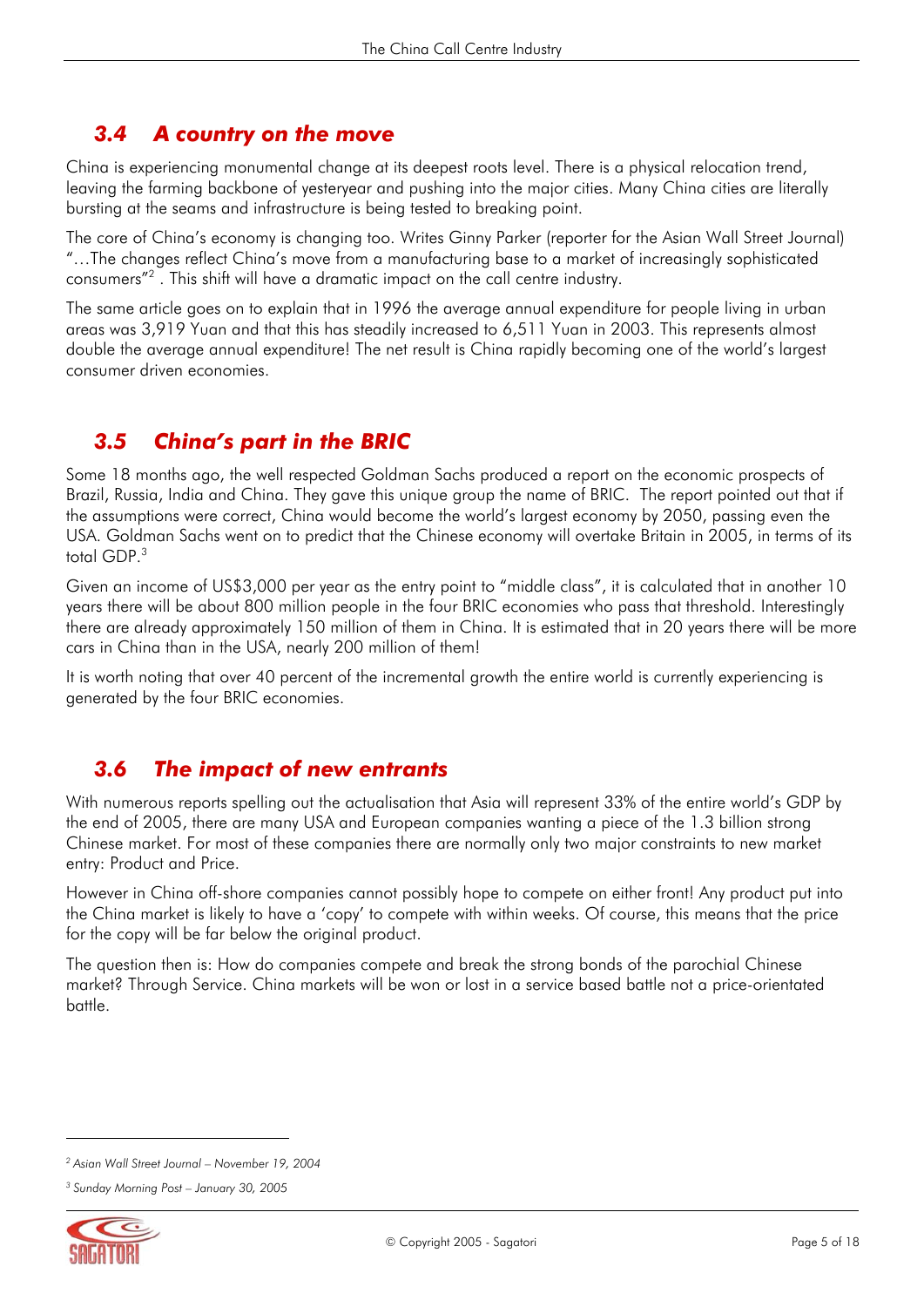If companies look at the cost per transaction or cost per sale of a product in Europe and then in China, they will find the 'cost per' in China is multiple times higher. However, the sheer mass of the potential market still makes business in China an extremely viable proposition. This 'over-servicing' (by global standards) will be driven towards lower cost channels. Given the relatively low penetration of the internet in the general Chinese community and the high propensity toward phones, call centres will rapidly become the primary Service (and in many cases Sales) channel.

The proliferation of off-shore companies coming to China and offering over-servicing to attract customers will, in turn, have a direct impact on the call centres and customer service levels of existing domestic and international players. Many of these companies will need to rapidly expand their service offerings and capabilities.

For instance if "All American Bank" comes to China and starts to over-service to attract customers, many of the long term existing customers of "Greater China Bank" are going to look at their current bank and demand a similar level of service to what they can experience with "All American". Humans the whole world over are naturally gravitated towards higher levels of service as is appeals to their most basic desire for Esteem (as documented in Maslow's Hierarchy of Needs).

So, new entrants to the China market are going to drive increases in the call centre industry themselves and in their competitors. Existing China call centres are no longer competing with themselves; they are now competing on the global stage.

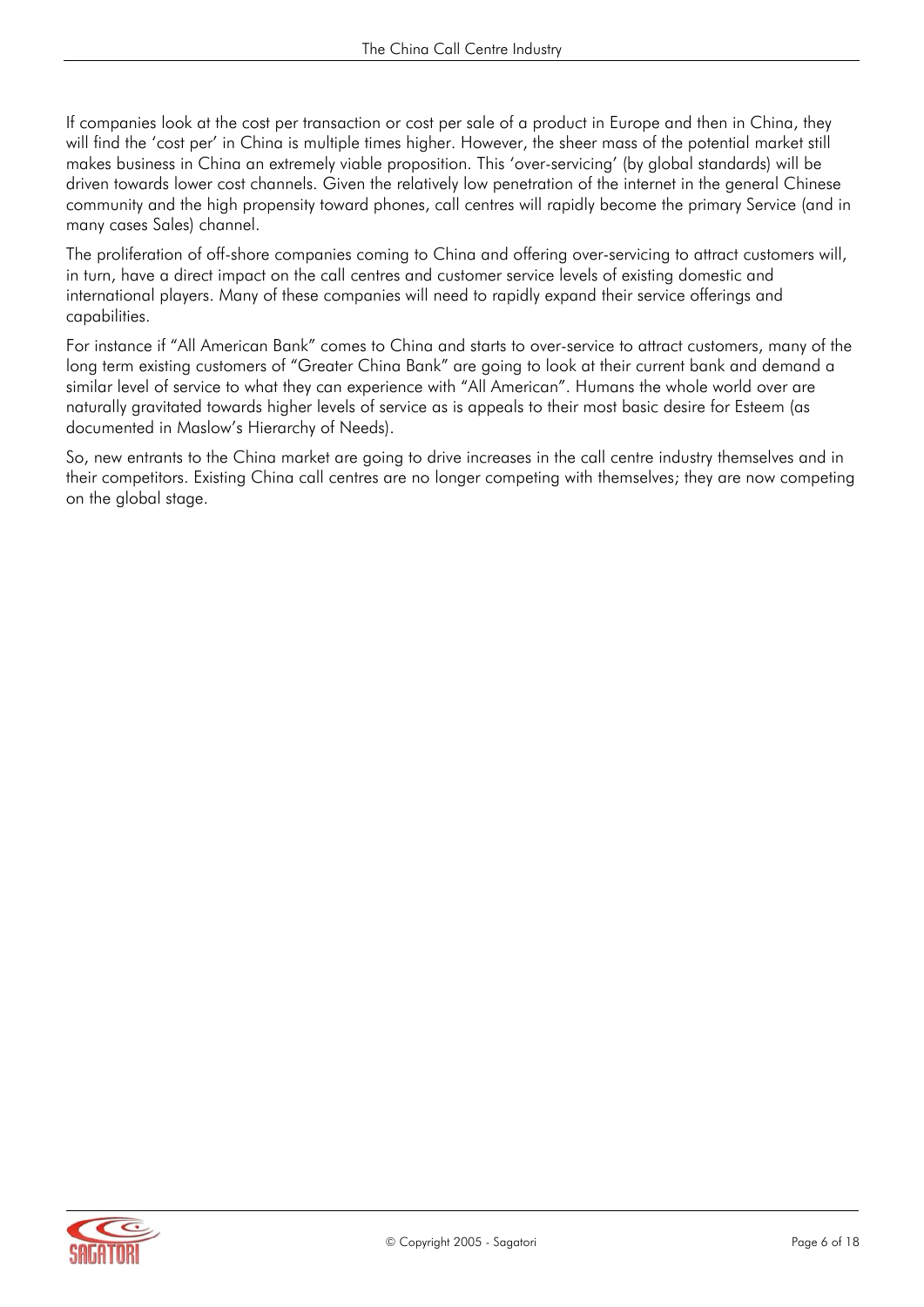## **4 The magnitude of growth**

In an article entitled 'Summary of the Chinese Call Centre Market for 2003' author Dai Jun summarises that it is mostly large-scale enterprises (telcos, airlines, finance, banking, etc) that have their own call centres. Jun goes on to explain that "…there are approximately 10 million SME businesses in China but they are almost blank in the call centre sector, therefore the market prospects are considerable".

The question for most people hinges on the magnitude of those 'considerable prospects'.

#### *4.1 The growth calculation*

According to the 2003 Asian Call Centre Industry Benchmark Study the number of call centre seats in the following countries existed as at June 2003:

- China: 38,000 seats
- Hong Kong: 10,000 seats
- Singapore: 10,000 seats
- Australia: 141,000 seats

Comparatively the total population of each country is approximately:

- China: 1,300,000,000 people
- Hong Kong: 6,000,000 people
- Singapore: 3,000,000 people
- Australia: 18,000,000 people

The figures (when divided) show a seat per population current penetration rate of:

- China: 0.003%
- Hong Kong: 0.167%
- Singapore: 0.333%
- Australia: 0.783%

To help better grasp the enormity of these numbers the data is presented below in a graphical format.



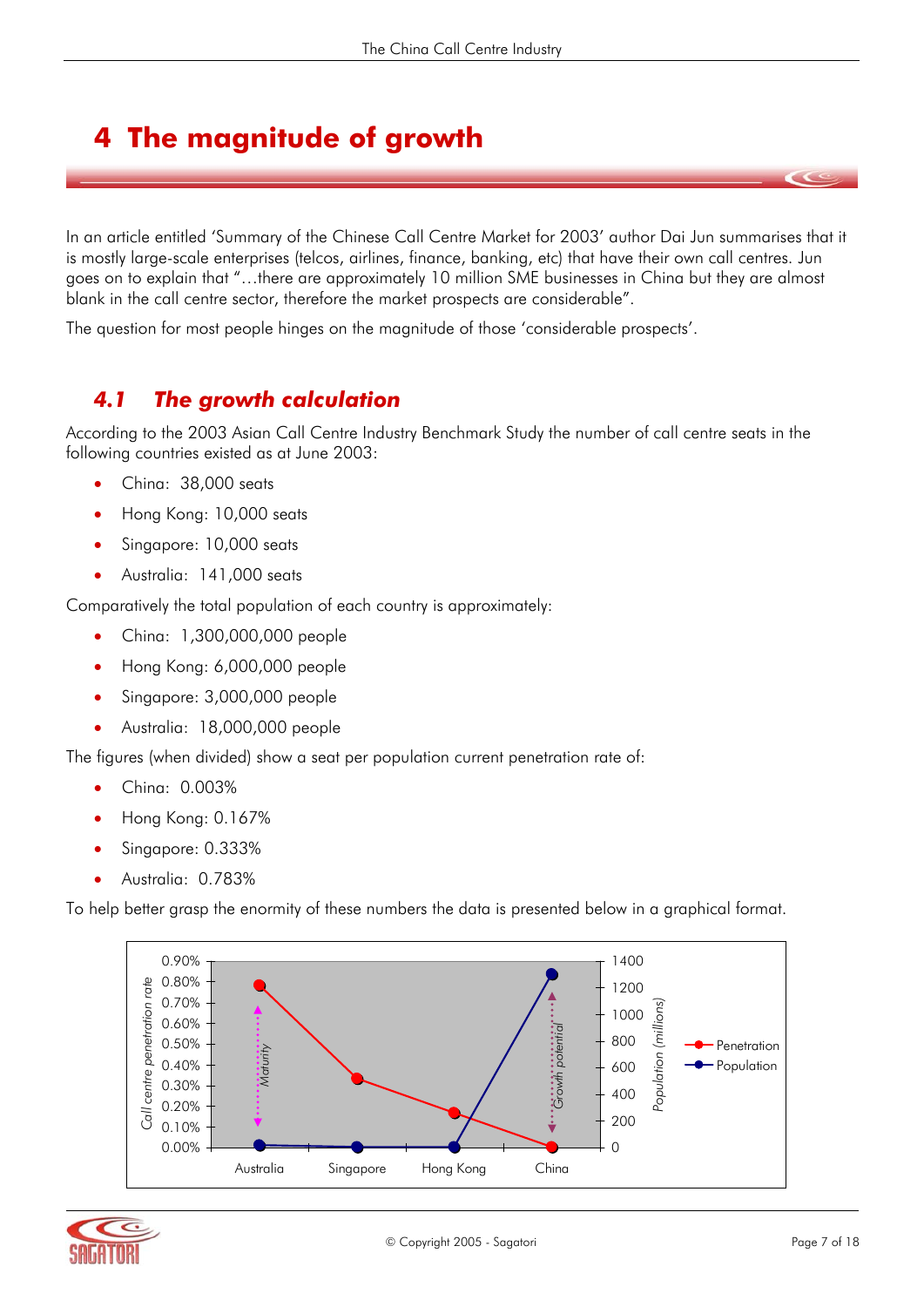#### *4.2 Interpretation*

From the above data we can see the maturity of the various markets $^4$  . The differential between the Australian and Singaporean rates shows a 235% difference in penetration, similarly the differential between Singapore and Hong Kong is a 200% difference. This can be partially explained across differences in population and market maturity. However, in a distinctly negative exponential drop the Hong Kong penetration is some 5000% that of the China penetration. This indicates an extreme market immaturity in China.

Obviously the difference in the general Australian market and all-up living standards are vastly different from China, although there is some similarity in the geographical disbursement of the population. The Singaporean experience could be discounted on the basis of it being such a highly concentrated and consumer driven economy with no rural inefficiency.

China's closest market conditions are that of Hong Kong. Accordingly, in the interests of conservatism, if we merely overlay the Hong Kong penetration rate on the China population as an indicator of where the China call centre market is headed, the 0.167% penetration estimates that China will have some 2,166,667 seats! This is a far cry from the current ACA Research estimates of 38,000 in place.

If we further discount the numbers due to the high rural (and often low socio-economic) population in China and utilise just 20% of the above figure this still represents a requirement for 395,333 call centre seats across the next five years (or so). This is a factor of ten times (yes, ten times) the current number of seats.

#### *4.3 Competitive and contradictory figures*

One of the problems with the dimensions and maturity of the China market is that accurate data is difficult to validate. Much data is held at a provincial (regional) level and therefore not centrally reported. The ACA Research quoted above is based upon a sample of just 100 respondents (collectively responsible for 366 call centres).

In an article written in April 2003 (several months before the ACA research was released) for GreaterChina CRM, the author Mr James Zhou quotes several statistics from the China Centre for Information Industry Development (CCID).

The CCID figures quote a call centre industry of 98,000 seats at the end of 2001. This is a far cry from the 38,000 estimated by ACA research. Given the propensity of certain groups to over inflate positive aspects of China's economy, I would estimate that the true number lies somewhere in between. The CCID data quoted did not disclose how the calculation was formed.

The CCID figures also quote a call centre industry CAGR of 38% between 1998 and 2001. This figure would appear to be close to accurate for a developing economy the size of China. Accordingly, if we estimate the total number of call centre seats at the end of 2004 to be as high as  $150,000^5\,$  we still have a short fall of almost 150,000 seats to reach a reasonable level of penetration per capita.

*<sup>5</sup> CCID estimated that the total number of call centre seats would not reach 150,000 until the end of 2006* 



*<sup>4</sup> Anecdotal evidence would suggest that the USA would have a penetration well in excess of 1% and the UK would be higher again*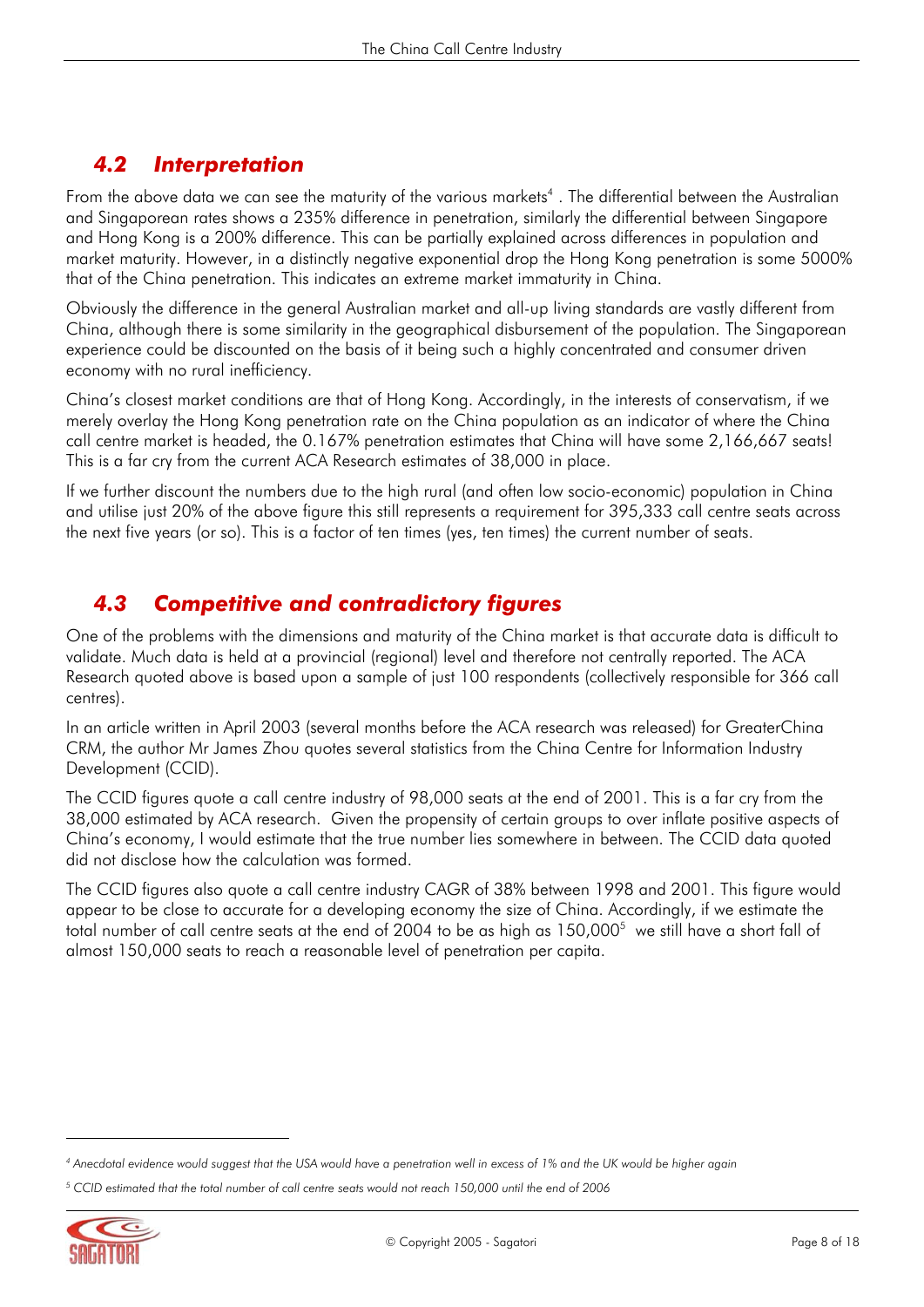#### *4.4 Summarising the numbers*

Although there are varying data sets to estimate the total number of call centre seats in China it is obvious that by anybody's measure the call centre industry needs to at least double (at a bare minimum) in size over the next three to five years.

This dramatic increase in the industry will push the current resources to breaking point. Aside from the impact to the telcos and the general population at large, the industry itself will have to attract, recruit, train, develop and promote staff like never before.

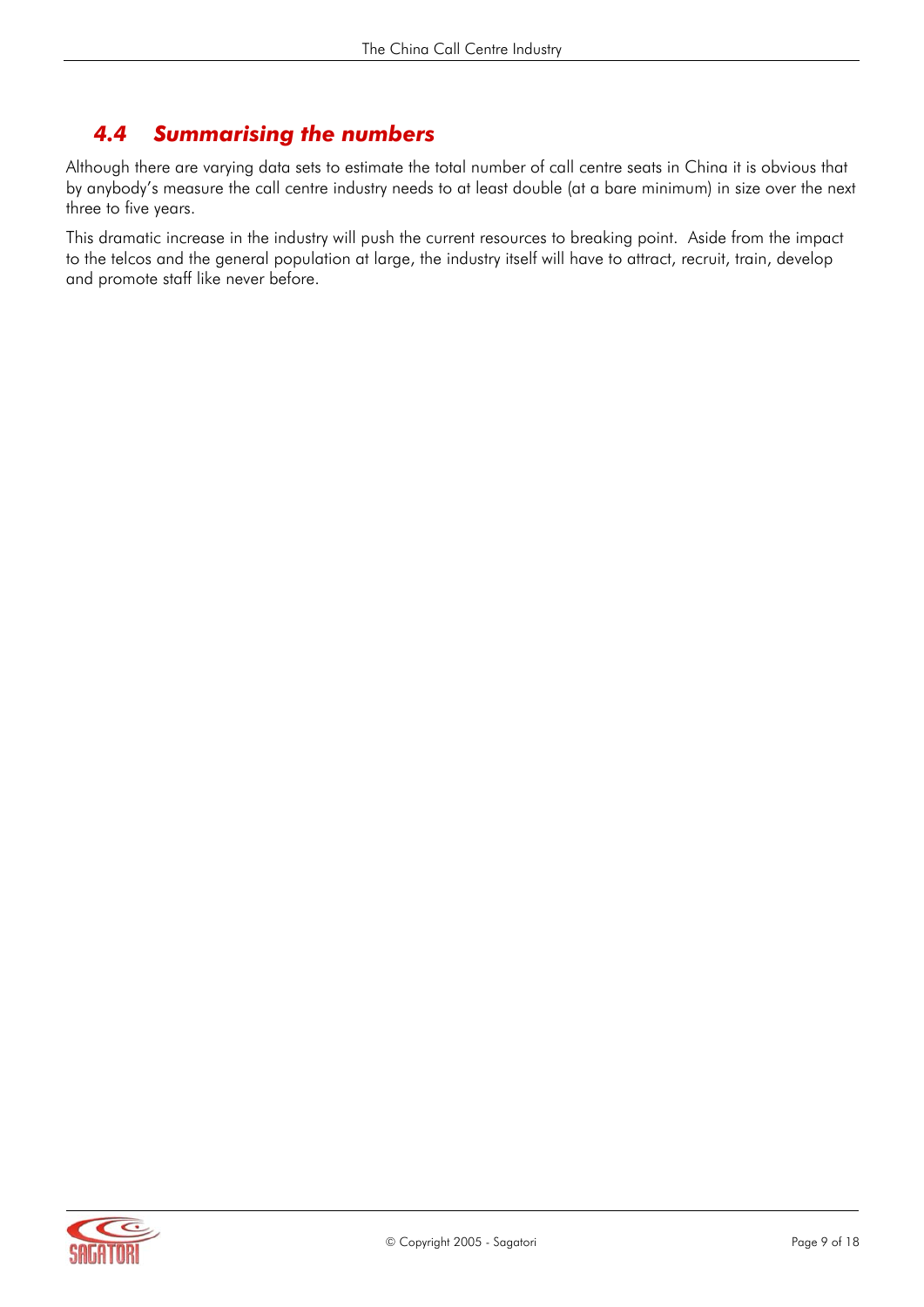### **5 Issues to be considered**

I know that for many readers of this whitepaper the previous section only confirms their suspicions that the China call centre industry is their new found path to financial freedom and, like the treasure hunters of old, they are now planning the best way to attack this mountain of gold.

As with most expeditions in search of hidden treasure though there are several key obstacles to obtaining the end goal, some are more obvious than others but all have merit. The points listed below are listed in no particular order and should provide food for thought.

#### *5.1 Chinese culture*

The issues around cultural awareness in China go far beyond the often perceived focal points of language and how business cards are exchanged. There are numerous books written on the topic of the Chinese culture and the strong need for relationships of depth and substance. I would strongly recommend anyone wanting to do business in China becomes comfortable with the idiosyncrasies of the Chinese culture.

#### 5.1.1 The Geert Hofstede model

In his ground breaking research Professor Geert Hofstede (psychologist) measured the Chinese people in relation his five Cultural Dimensions<sup>6</sup>. In fact, Hofstede initially only developed four dimensions and then added *a fifth Dimension after conducting an additional study with a survey instrument developed with Chinese employees and managers.* The fifth dimension, based on Confucian dynamism, was named Long-Term Orientation (LTO).

China ranked far higher than most other countries in this dimension with a score of 114. This dimension indicates a society's time perspective and an attitude of persevering: that is overcoming obstacles with time, if not with will and strength.

Time can often be a stumbling block for Western cultured organisations entering the China market. The time to get business deals done in China can be two or three times that of their Western counterparts. On many occasions the initial deal takes the longest allowing the Chinese client to feel as though a suitable 'courtship' time has expired and a mutually beneficial and sustainable relationship has (or can) been built. So, if your initial meeting with a Chinese company does not yield an immediate sale do not despair.

In a stark contradiction to the LTO Dimension, the Individualism (IDV) Dimension for China was scored at just 15 (Asian average is 24). Individualism focuses on the degree the society reinforces individual or collective achievement.

The abnormally low IDV score is shown through very close and committed member groups, be they family, work, sport teams, etc. Loyalty is a highly regarded trait in a society where relationships are strong, and is therefore of paramount importance to most Chinese people.

The 'collectivist' thinking of a culture such as China also tends to be extremely parochial, not easily changing suppliers as this may cause relationship breaks (eg: If all of my family shop at a certain store, then I too should shop there), however once the change a change is made this new relationship will enjoy the same loyalty.

*<sup>6</sup> From 1967 to 1973 Prof Geert Hofstede, whilst working for IBM, collected and analysed data from over 100,000 individuals in 50 countries to develop his Cultural Dimensions model* 

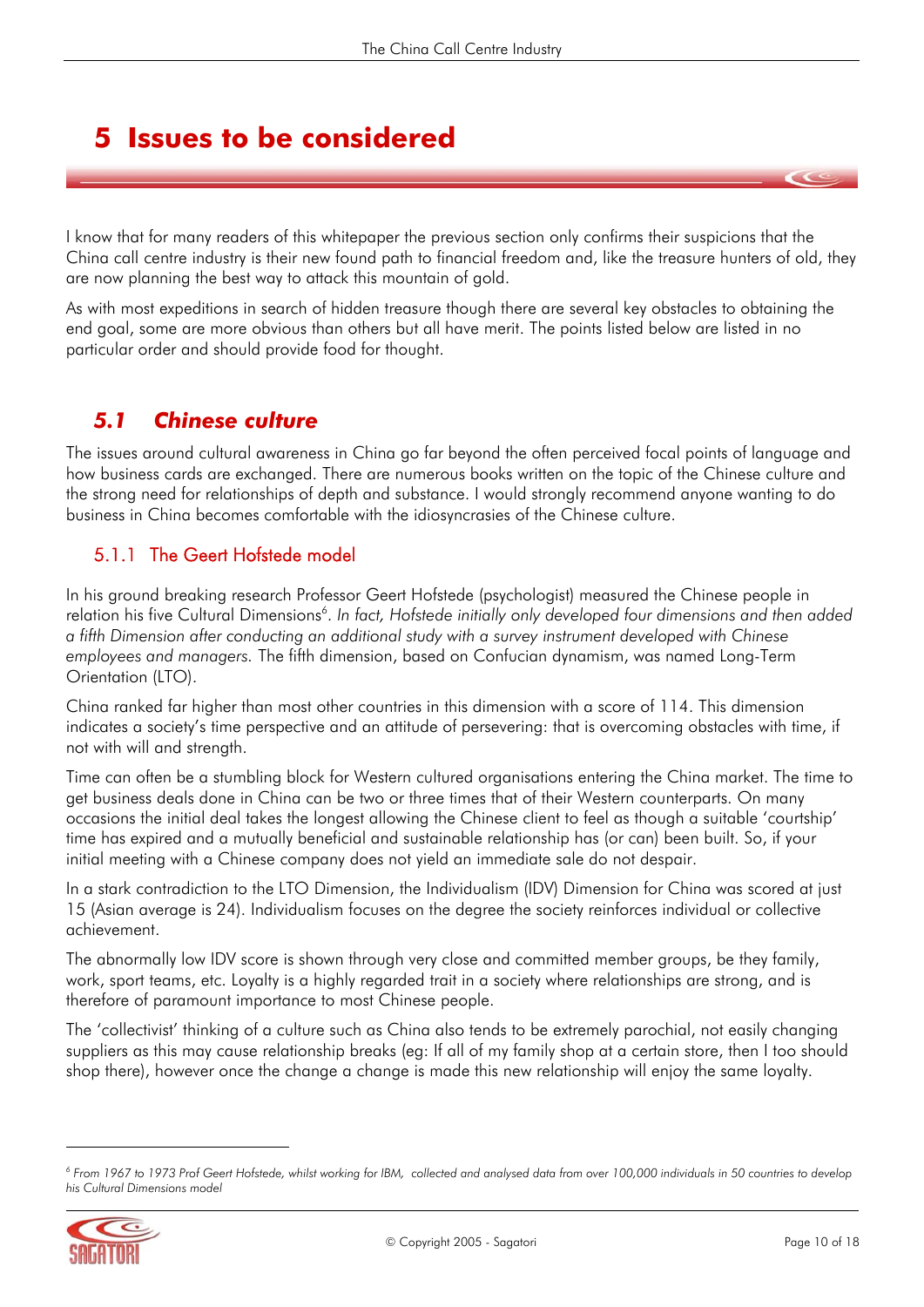Given that Hofstede's research is now 20 years old many would say that the scores are outdated. Whilst in a sense this argument is true, the essence of what the Cultural Dimensions scores capture is as accurate today as it was in 1973. The importance of time and the recognition of strong relationships cannot be underestimated – ever. Parochial behaviour will prevail.

#### *5.2 Government structure*

The government structure in China can be at worst prohibitive and often highly restrictive for new businesses. The People's Republic of China (PRC) government is organised into two tiers. At the top is the central government based in Beijing. Directly below are the local governments of the provinces of Beijing, Shanghai, Tianjin and Chongqing and the governments of the special economic zones of Shenzhen, Shantou, Zhuhai, Xiamen and Hainan.

The PRC's legal system, administrative apparatus policy making and the government organisations charged with approving investment are roughly divided into three levels, namely, the central government, provincial or municipal government and county government levels.

The types of business open to foreign investors are circumscribed by central government policy and highly regulated, however in March 2002 a new Foreign Investment Industries Guidance Catalogue was released (to comply with commitments made in the signing of the WTO agreement).

As you can appreciate, local legal advice is mandatory. This whitepaper will not go into the tax structures in China, suffice to say that company and personal taxes are reasonably high by Asian standards and should be considered in any cost-benefit analysis.

#### *5.3 Business licences*

Unlike the USA and Australia, the issuance of a business licence in one China province does not automatically grant the rights to conducting business in other providences. Overseas entities wishing to operate call centres in China can easily get caught up in business licensing issues including the choice of opting for an equity joint venture, a wholly foreign owned entity or a cooperative joint venture!

Several of the leading global outsource firms already operating in China have done so through leveraging the business licence of their enabling client in an equity joint venture type arrangement. That is (using the same example as before) let us suppose that "Greater China Bank" has a business licence which includes the rights to operate a call centre, they could elect to commence a joint venture with "Acme Telemarketing" where the bank provides the call centre business licence and the telemarketing firm supply all of the equipment, staff, etc. This self-contained business can now also attract other telemarketing clients as well.

Several other local and global outsource providers are establishing completely stand alone outsourced call centres, however at this stage there are very few of these.

#### *5.4 Telco duopoly*

China's fixed line provision is currently based on a duopoly brought about by the WTO agreement. China Telecom divulged a business unit from within its own ranks to become an indirect competitor. The nine provinces were split between the two entities. Therefore the choice of telco to provide your fixed lines is regulated by which province your call centre is located in.

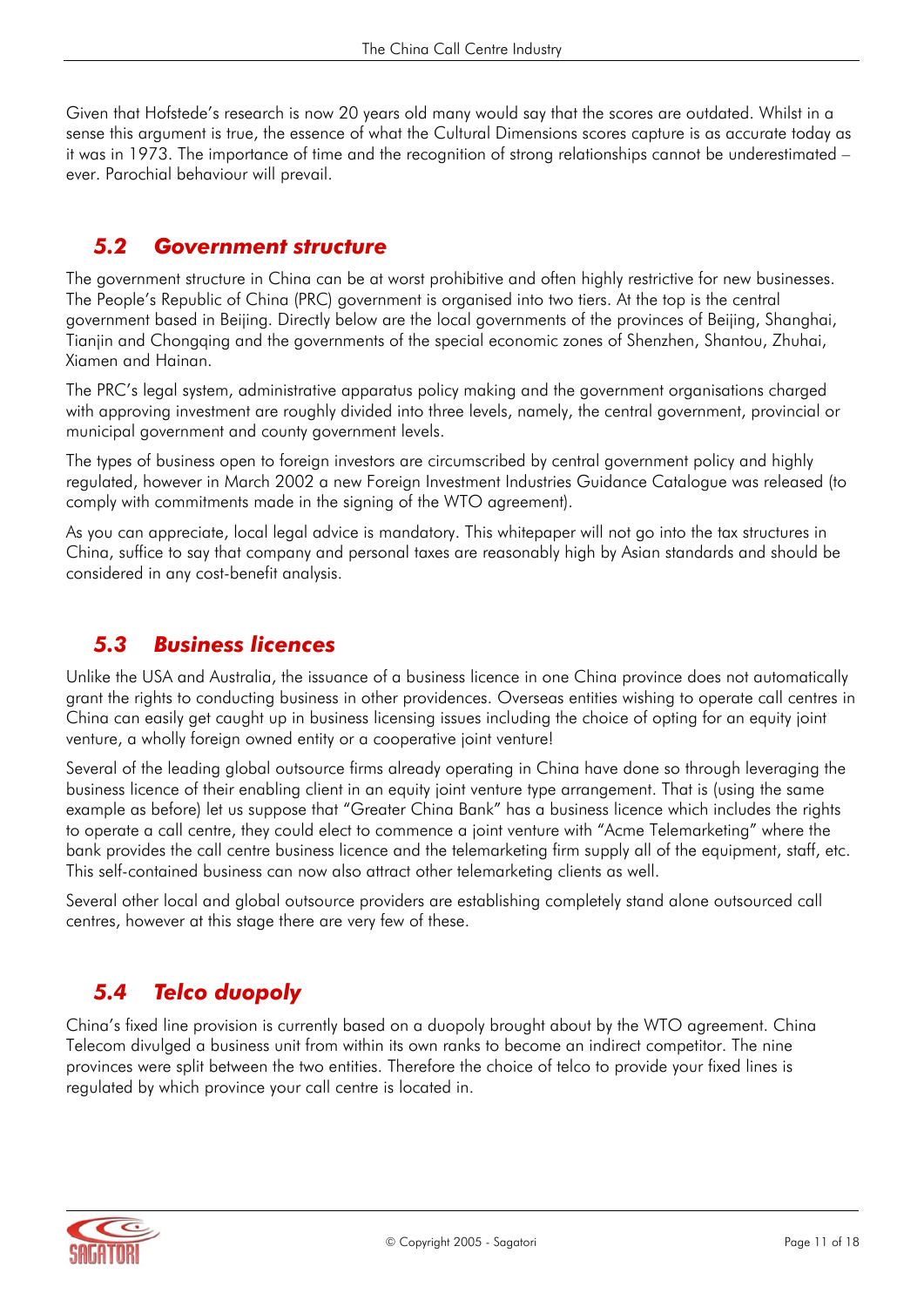Although the telco market is expanding and becoming better with each passing day there are still issues around interconnectivity of toll free services nation-wide, etc. Similarly, getting multiple ISDN T1 connections into your building may prove to be very difficult (not to mention the time that this process can take). With the looming prospect of unprecedented growth in call centres the issue of ISDN availability will become an extreme concern in the not too distant future.

The Telco duopoly in China has not done all that much for the price competition landscape. Telco costs in China are still relatively high even against neighbours like Hong Kong. There is often a strong case for setting up many local answering points (servers) across China and then re-routing those calls using VoIP, or similar, to the centralised call centre. Several hotel chains, for instance, find it cheaper to simply port all calls out of China across data connections and answer the calls in Malaysia or similar.

#### *5.5 Resource deficiency*

As with any mass growth market, the issue of available resources becomes an issue. On the surface it would seem that a population of some 1.3 billion would produce more than enough candidates; however the availability of candidates with the required level of articulation, computer skills, language skills, etc is rapidly dwindling.

In a similar pattern to the UK, USA, Europe and Australia, the call centre industry in China has little to no profile as yet. Working in a call centre is not considered to be a career of any consequence and therefore many graduates, who could easily excel in the industry, are being discouraged from the roles by their highly influential parents and friends.

The distinct lack of trained resources will mean that China call centres will have a slightly higher cost profile for the next few years as all agents will have to be trained from scratch or 'lured' away from existing call centre positions. This 'agent luring' has already begun in some of the larger cities such as Guangzhou. Call Centre recruiters have been known to stand outside buildings housing existing call centres handing flyers about new jobs to staff as they exit the building for lunch. This type of activity will raise pay rates in the short term; however history shows that it is a very short term or opportunistic view without sustainability.

Centralised agent pre-training academies have been discussed and proposed in China but as yet none have officially launched. Much of this style of training would probably commence around the three major hubs of Beijing, Shanghai and Guangzhou.

The Ministry of Information Industries' call centre occupation standard directive committee has formulated a 'National Occupation Standard – Customer Information Service Personnel' however its use is more concentrated in Beijing and Shanghai and it is more so used as a base to the curriculum being developed by several training companies.

The committee is currently working with several institutions of higher learning and trying to introduce some call centre vocational education courses.

#### *5.6 Single child policy*

China still maintains a single child policy for most mainland couples to assist with population control. In many situations the child grows up in a house with two parents and two or four grandparents, depending on the situation. Therefore many young adults are used to being a little pampered and not spoken to harshly. When put inside a call centre environment, aggravated or obnoxious callers can quickly affect these people.

Similarly, parents who only have one child want the very best for their child and often discourage call centre work encouraging instead the more traditional careers like Engineer, Doctor, Lawyer, etc.

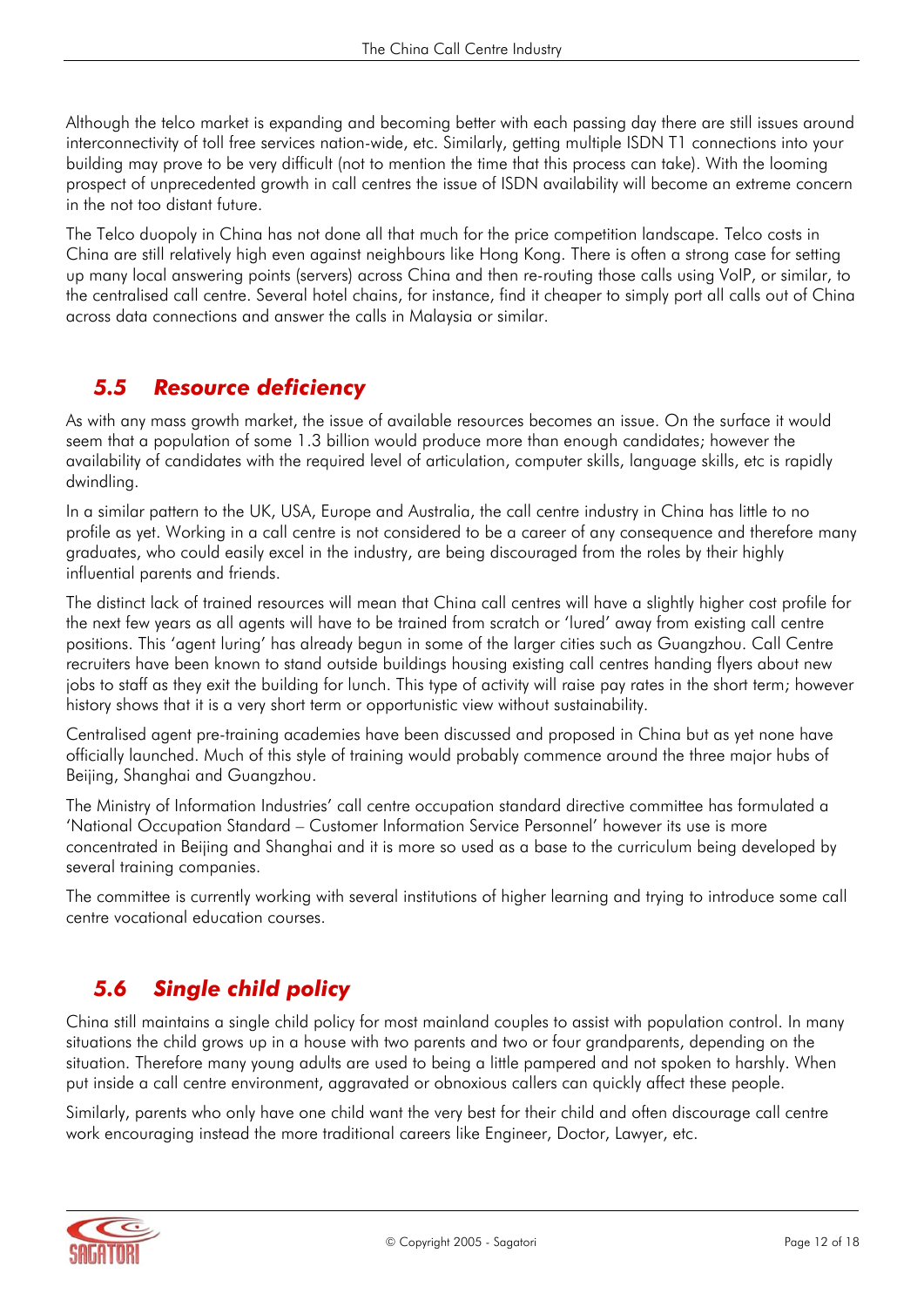Companies wanting to set up and effectively run call centres in China, without an attrition rate greater than 80%, need to truly refine their recruitment strategies and then have very targeted and closely monitored reward and recognition schemes that not only reward the agent themselves but also reward the family. Endearing the parent to the child's employer is a definitive strategy for helping ensure longevity in Chinese agents.

#### *5.7 Low income profile*

As with many countries around the world many China call centres are looking to locate themselves where the cost profile is lowest. Given that approximately 80% of the cost of a Western call centre lies in salary and staff related costs, companies look for low income profiles. Similarly, Hong Kong companies pushing their call centres over the boarder are doing so to capture both a lower income and lower real estate cost.

In some areas such as Shenzhen and Guangzhou agents salaries run as low as RMB 15,600 (US \$1,887) per annum (far less than most USA agents are paid in a month). In these circumstances it is easy for the agent to simply quit and stay at home with their parents (the low income adds little value to the family unit). There are real examples of parents offering to give the agents the same pay as they would have earned in a week just to stay home with them.

Whilst paying well above the norm may yield some longevity or loyalty, China based call centres will require very well planned, articulated and calculated reward and (more importantly) recognition systems for agents, team leaders, managers and support staff.

#### *5.8 Fung Shui*

The underlying principle of Fung Shui is to live in harmony with your environment so that the energy (or chi) surrounding you works for you, rather than against you. Fung Shui is a 4,000 year old tradition and still has some relevance today.

Although less of a concern than the other elements mentioned here, the Fung Shui of a workplace can help sway an agent decision to join or leave a certain company. One of the main issues for a call centre is the constant battle to fit agents in to a limited space while allowing for the design elements required for good Fung Shui (the two can often be mutually exclusive).

For those not familiar with Fung Shui, this is not a once-off hurdle either. To be true to Fung Shui you would have a practitioner come in each year and give advice on changes needed to suit the actual lunar year ahead. That is, there can be different Fung Shui in the year of the Dragon to that in the year of the Snake. Totally changing the layout of your call centre every year is, of course, ridiculously impractical however the Fung Shui elements do need to be considered.

#### *5.9 Management experience*

With the China call centre industry being still fairly infantile there is also an obvious lack of call centre management experience. There is a great deal of traditional business management experience, a number of the world's business leaders reside in China, however specific call centre management expertise is still somewhat lacking.

In the last two years or so a number of call centre specific consulting groups, such as Sagatori, have been operating in China. This activity is also complimented somewhat through groups such as Accenture and Deloittes moving into China. Whilst this will provide for some sound consulting, the danger is in more local 'cowboy' styled operations opening up and misguiding the market.

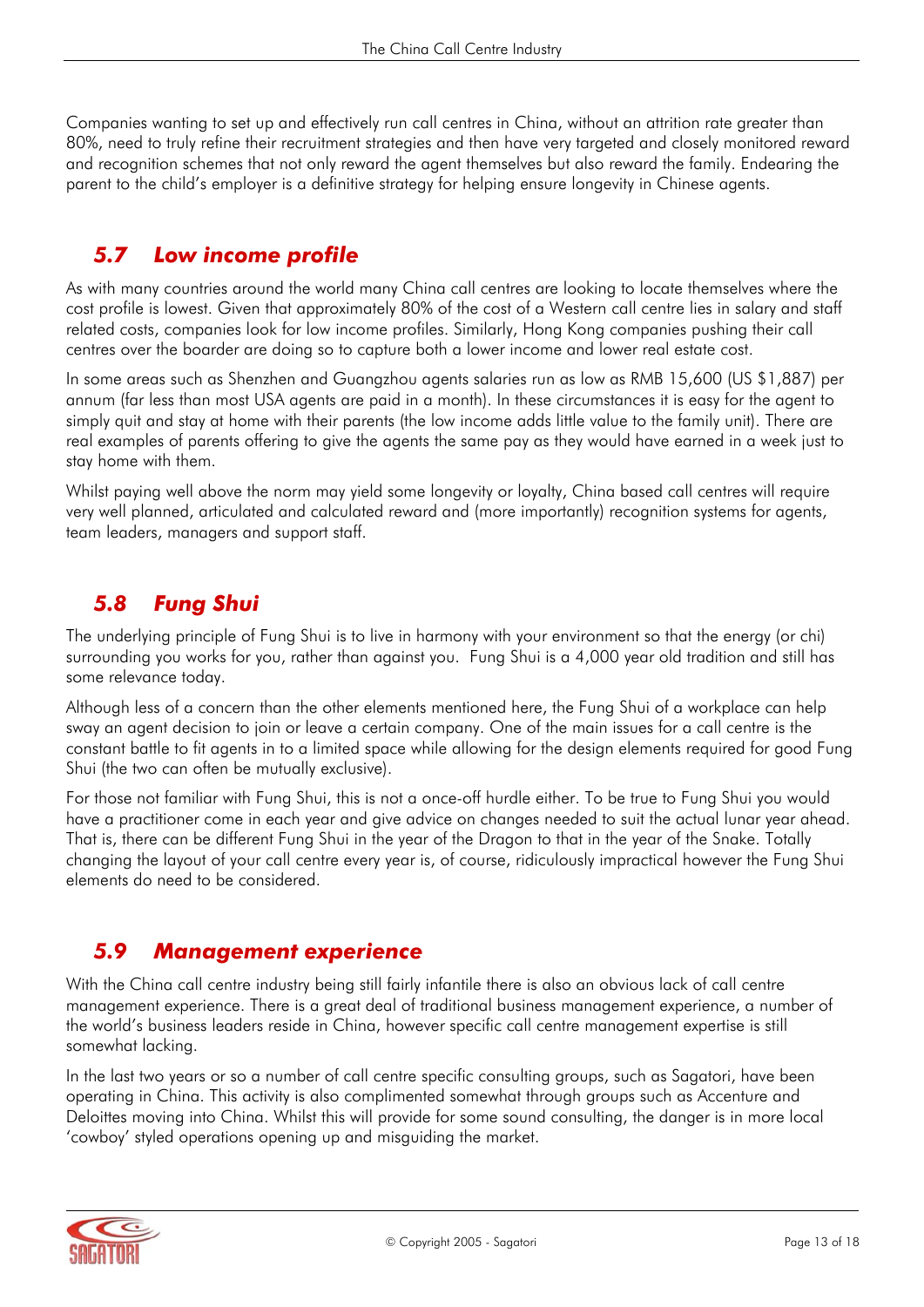This is not a problem only experienced in China. Australia, the USA and most of Europe went through a period where there were renegade consultants out sprouting about call centres. My personal belief is that you cannot be a solid effective call centre consultant if you have not spent some years (not days) in the chair doing the job. I have a hiring rule at Sagatori that everyone must come from a call centre operational background, so that they have a real first-hand appreciation for the role of call centre manager and its associated challenges.

#### *5.10 Industry representation*

In line with the maturity of the China call centre industry, industry representation is not solid as yet. Although there is some government participation, approaches to industry bodies or associations are still very fragmented.

The Hong Kong Call Centre Association (HKCCA) is launching an annex chapter to cover the southern China areas of Guangzhou and Shenzhen, while an online community has registered the Call Centre Management Association in Shanghai (as an online networking facility) and then there is the China Call Centre and CRM Association (CNCCA) in Beijing.

This fragmented approach can be understood when you consider that all of these three cities have populations larger than several European nations put together (even Australia has four registered groups competing to represent the industry of a total population smaller than that of the China city of Guangzhou).

The city centric fragmented approach will be how the industry's representation will commence its growth. The future path is unclear as it depends on government intervention. The central government may decide to ordain one group over the others to be the recognised industry representative or that role may be passed down to the provincial government which will perpetuate the current regional approach. This regional approach, given the dimensions of the market may be the best solution if the groups have some form of unification when lobbying central government on policy, etc. If one centralised group is to deliver any real benefit to all three regions that body will require serious funding, infrastructure and organisation.

As with the danger linked to some consulting firms, the opportunity exists for associations to be set up to further the interests of specific industry groups (such as outsourcers) or specific vendors of product and service.

#### *5.11 Industry standards*

The final point which will need to be addressed in China is the need for some standards within the industry. While the commercial standards companies such as COPC (and in the not too distant future CIAC) are operating in China through local partners there is a need for a more non-commercial industry standard to be developed and enforced. It is my personal belief that a voluntary code of conduct will not be effective in China with such an immature market.

The Ministry of Information Industries' call centre professional standard expert advisory committee has been working on occupational standards for call centres. In 2003 they released the China Contact Centre Standard (CCCS-2003). To date very few centres have volunteered to go through the alignment and accreditation process for the standard, however this represents some of the basic groundwork required.

To date there is no ruling or voluntary codes around any of the practices associated with telemarketing, use of diallers, etc.

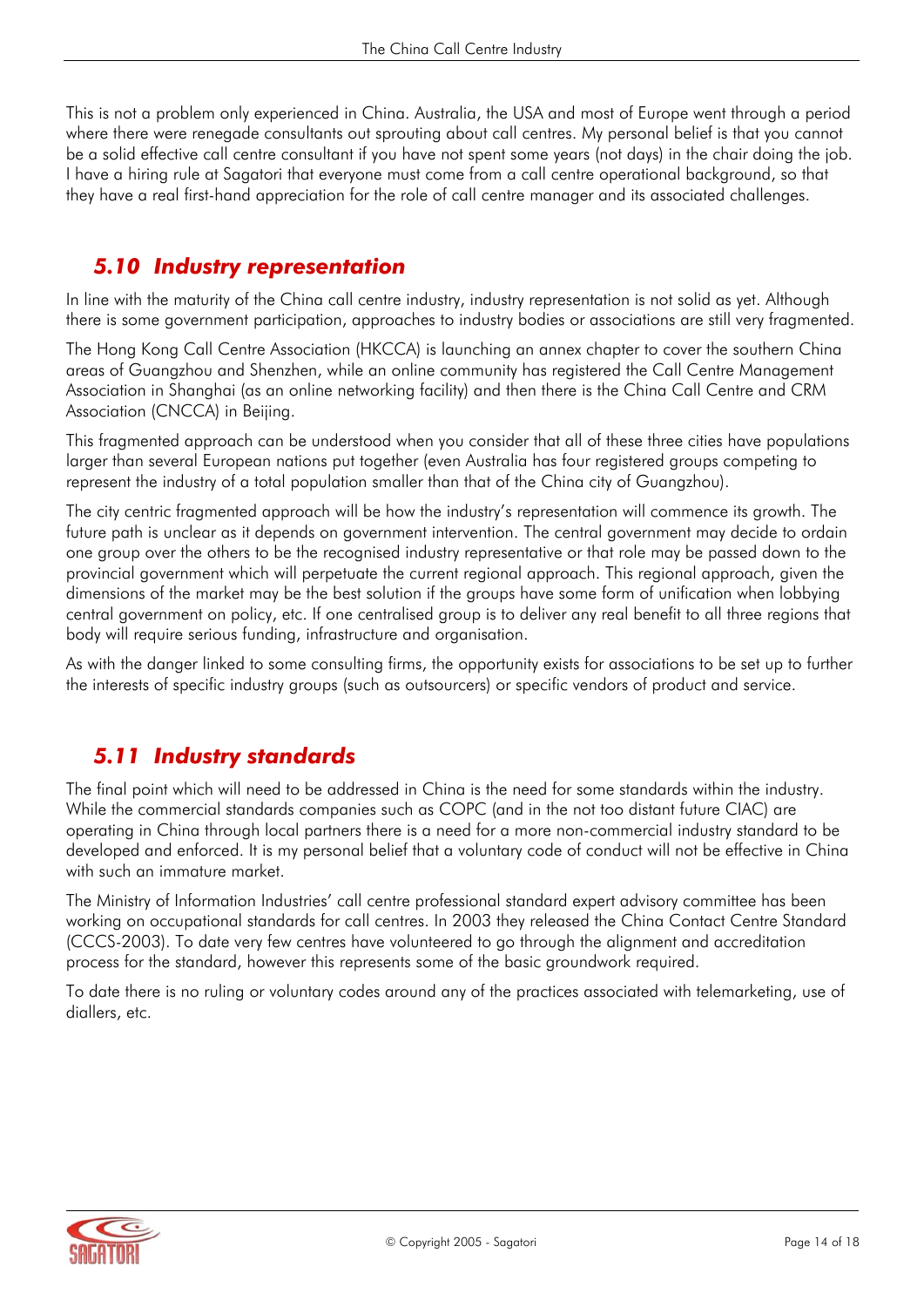## **6 Conclusion**

The China call centre scene is indeed an exciting place to be right now.

A good friend of mine expressed it this way: "In China, opportunity is not knocking at the door; it is literally tearing the door from its hinges". Whilst I whole hearted agree with my learned friend I would add the word of caution that China is also a two-edged sword in that great opportunity also carries great risk.

China can represent a specific, measurable, attainable and realistic opportunity for your call centre to capture the burgeoning domestic market whilst operating with a low cost profile. However it also represents a headache of epic proportions for the unprepared.

My final piece of advice, regardless of your intention, is to keep a watchful eye on China over the next three to five years. The entire consumer market and therefore call centres will absolutely explode and create mountains of opportunity for call centre professionals right across Asia Pacific and beyond. As I have said before "Whilst you might tip your hat to yesteryear, you had better take of your jacket and roll up your sleeves for tomorrow".

Please contact me personally if you would like any further advice on the China Call Centre Industry.

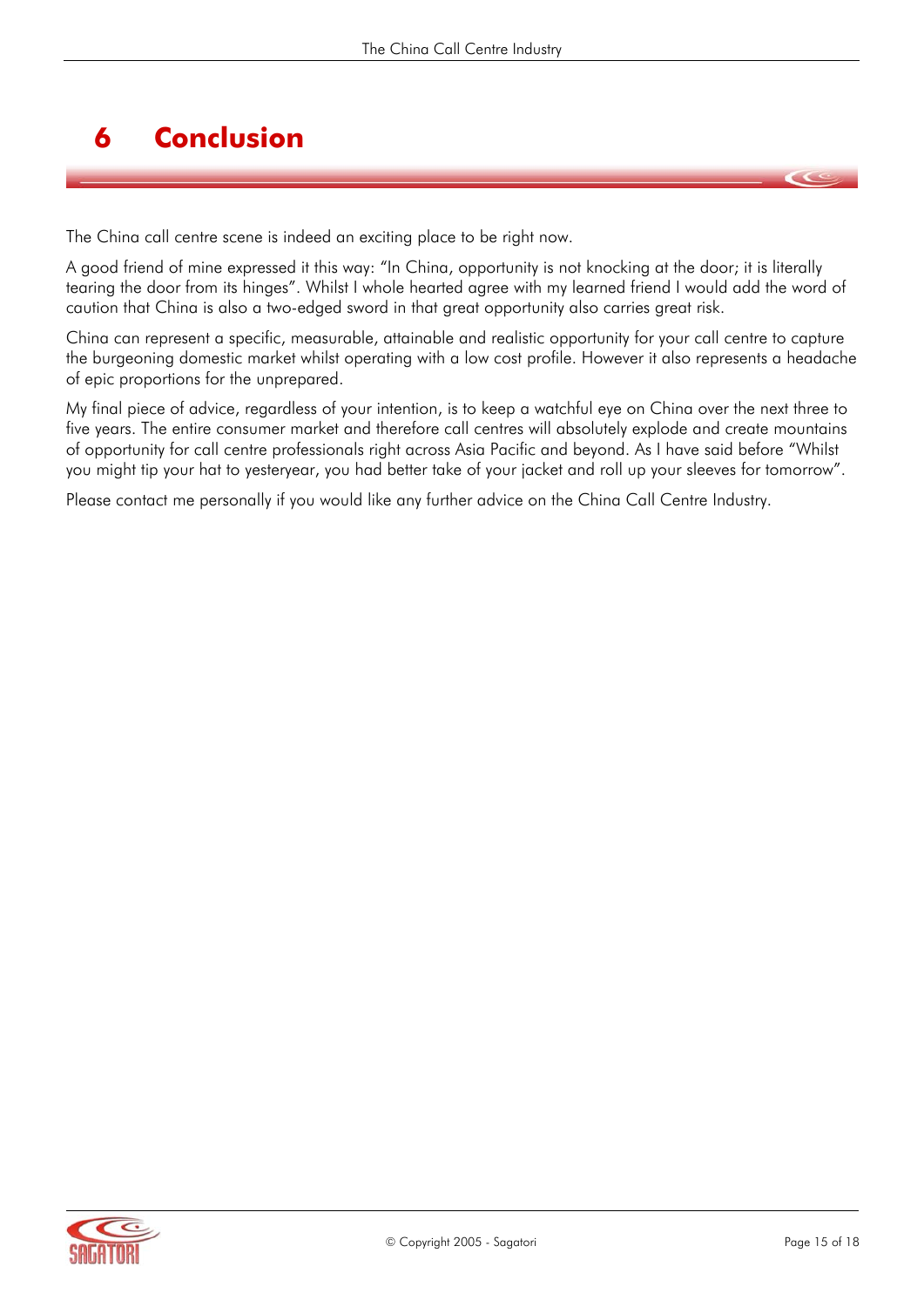## **7 About the author**

Simon Kriss is the CEO and President of Sagatori, a Hong Kong based call centre specialist consulting company.

Widely regarded as one of the regions most respected thought leaders and commentators on call centre issues, Simon has over 15 years of experience in the call centre industry.

The Chinese Government has appointed Simon as an official "Overseas Consultant" to the 'Committee for Contact Centres' which is a part of the Ministry for Information Industry. The Committee has been tasked with developing the standards of practice for the whole China call centre industry.

Simon has personally operated the well-known Asia Pacific Call Centre News (APCCN) service on a complimentary basis for over six years.

Simon launched the Call Centre Management Association (CCMA) in Australia and was later honoured as the first inductee to their Hall Of Fame. Simon acts as a trusted advisor to the Call Centre Associations in Hong Kong, Singapore, Thailand and Malaysia.

Simon is the Chairman for the entire Asia Call Centre Awards in 2005. These awards, supported by the various associations, is being conducted across Malaysia, Thailand, Singapore, Indonesia, Philippines, Hong Kong and Southern China.

Simon has seen call centres all around the world in Asia, Europe and the USA, and has appeared on television and radio speaking on the topics involved with call centres and their management. Conferences and Symposiums have seen Simon present on call centre topics in the USA, UK, Australia, New Zealand, and right across Asia from New Delhi to Beijing (and beyond).

On several occasions, National Government bodies have asked Simon for assistance in attracting call centres to their region.

Simon Kriss can be reached at:

 email: simon.kriss@sagatori.com mobile phone: +852 6307 3600



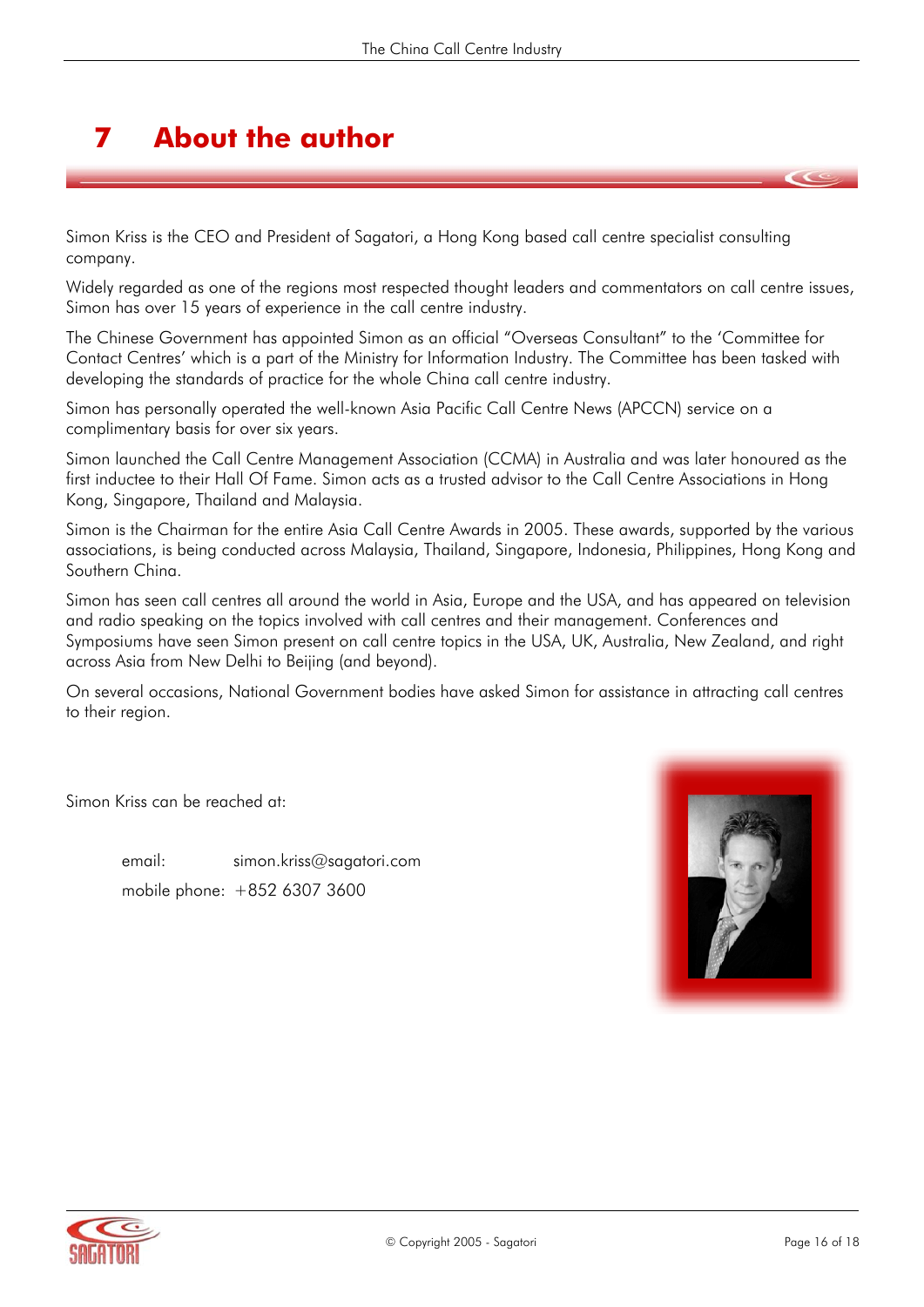## **8 About Sagatori**

Sagatori is a Hong Kong based boutique consultancy which specialises in all aspects of customer interaction (or customer touchpoints) with a heavy emphasis on call centre and online channels.

Sagatori was formed when several of the regions leading call centre experts recognised the market need for an executive-level customer touchpoint consultancy. Sagatori's name embodies this ethos and it was formed through the amalgamation on the word "Sage", meaning wisdom and knowledge, and "Tora", meaning a sign or omen. Therefore, Sagatori literally means a company that can enable its clients with the signposts for the future based on wisdom, knowledge and experience, or more simply put 'Thought Leadership'.

Sagatori is a consortium of Asia's best thought leaders in relation to customer touchpoints. The skills and knowledge brought together by this diverse team of senior professionals is unparalleled in the Asian region. A unique blend of Technical knowledge, Management skill, Enterprise exposure and Customer awareness makes this team an asset to any organisation, regardless of size, age or market position.

#### 8.1.1 The Sagatori mission

*Our mission is to have our clients be as passionate and enthusiastic about their customer touchpoints as we are.* 

*We will do this by building unique relationships with each of our clients, which go far beyond the normal call of business, and demand innovative and diversely integral solutions.* 

We will continuously be actively involved in evangelising customer touchpoint management and providing *thought leadership in helping shape the forward direction of the global customer contact industry.* 

#### 8.1.2 Solutions

Sagatori focuses on creating unique customer solutions based upon the many differences each company possesses. Some clients require very strategic consulting at the CxO level, whilst others require extensive project management consulting to assist in the build of a new centre and many require the more operational level consulting offered by Sagatori.

Sagatori also has several pre-defined offerings for the Asian call centre market, including:

- Customer Touchpoint Analysis
- THEM The complete call centre evaluation
- C2O2 The call centre operational optimisation
- SOS The strategic outsource solution
- TAA The technology acquisition analysis